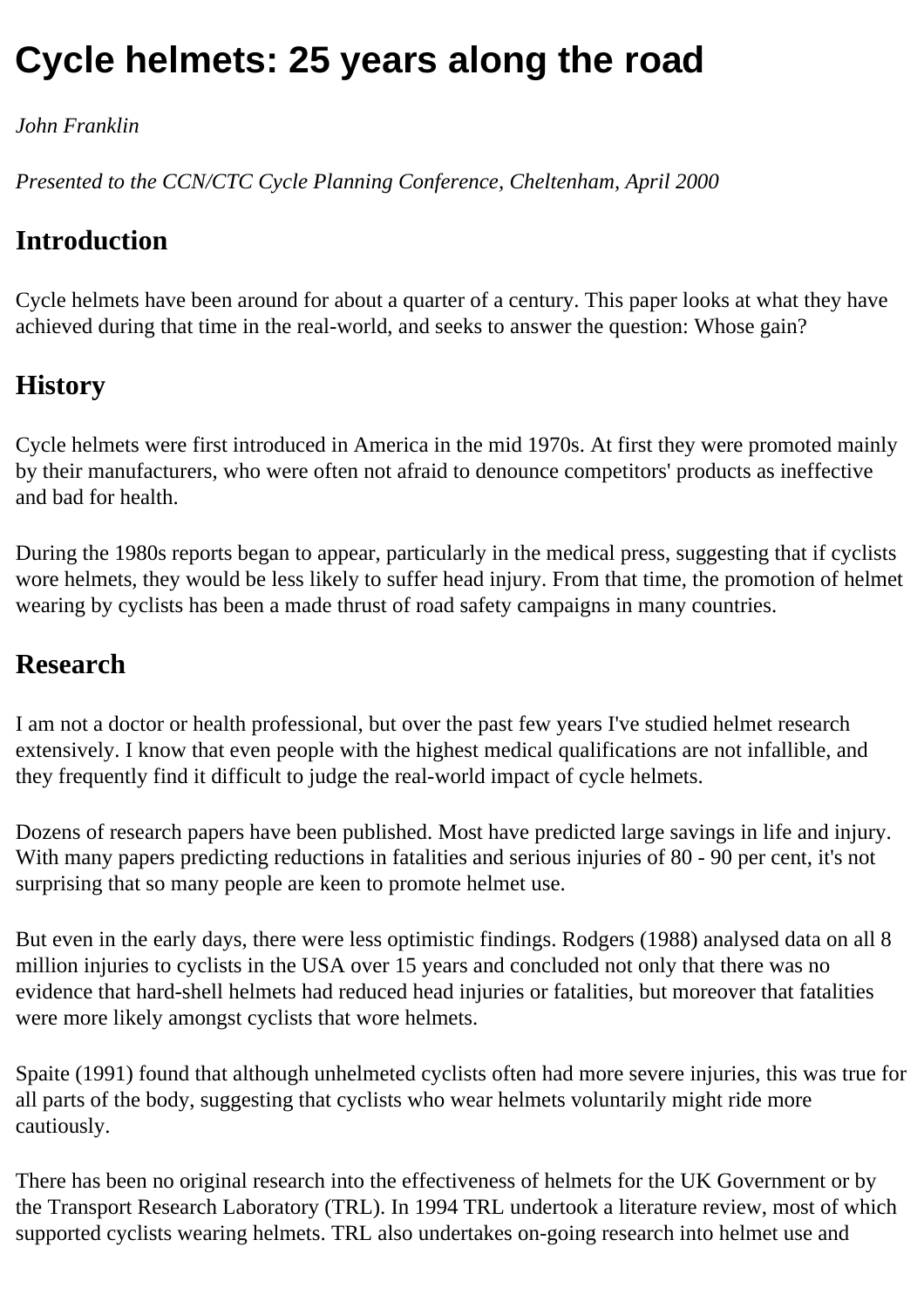attitudes, which has shown, for example, a strong link between helmet promotion and people being deterred from cycling.

A limited amount of independent research has taken place in Britain. Addenbrooke's Hospital (1994) recorded 1,040 cycling casualties, 114 of whom had worn helmets. They concluded that unhelmeted cyclists were 3¼ times more at risk. On the other hand Kennedy (1996) found that at least 50 per cent of cyclist fatalities in Sheffield and Barnsley would not have been saved by helmets, and 13 times as many car occupants and pedestrians might benefit from helmets as cyclists.

## **Helmet laws**

The promise of enormous savings in injury has led to the promotion of helmet wearing in most western countries, with many people feeling justified in seeking compulsion.

Certain US counties and states were the first to introduce laws, mostly for children. Australia had the first national laws (1990 - 92), followed by New Zealand (1994). British Columbia, Canada introduced a law towards the end of the 1990s, and Spain is in the throes of implementing one in 2000.

One great advantage of helmet laws is that they provide whole-population samples for research, eliminating many of the biases inherent in the small-sample surveys typical of early helmet research. It is possible to compare the behaviour of the same people, first without, and then with, helmets.

In Australia the most immediately noticeable effect of the law was a dramatic drop in people cycling. This was no mere blip; a decade later, numbers in Western Australia are still 15 to 20 per cent down despite population increases.

Nonetheless, early studies claimed success, reporting a large reduction in head injuries. But they ignored the concurrent decline in head injuries amongst all road users and the effect of the fall in cycle use. This led to a period of conflict between official and independent research, particularly regarding relative risk.

But in November 1999, the Road Accident Prevention Research Unit issued a report that conceded much of its former position. Having taken account of the general decline in head injuries, it now estimates no more than an 11 per cent decrease in the absolute number of head injuries - significantly less than the decline in cycling. The risk per cyclist has increased.

The Accident Research Unit also reported on the cost-effectiveness of boosting helmet use. It estimated a financial loss of up to \$10 million, and that's without taking into account many substantial costs, such as those associated with reduced cycling activity.

In New Zealand the experience has been similar: Cycle use declined; the proportion of serious head injuries remained unchanged; there was some reduction in mild concussions and lacerations (which are minor injuries), but an increase in neck injuries (which can be serious). Helmet promotion was found not to have been cost-effective.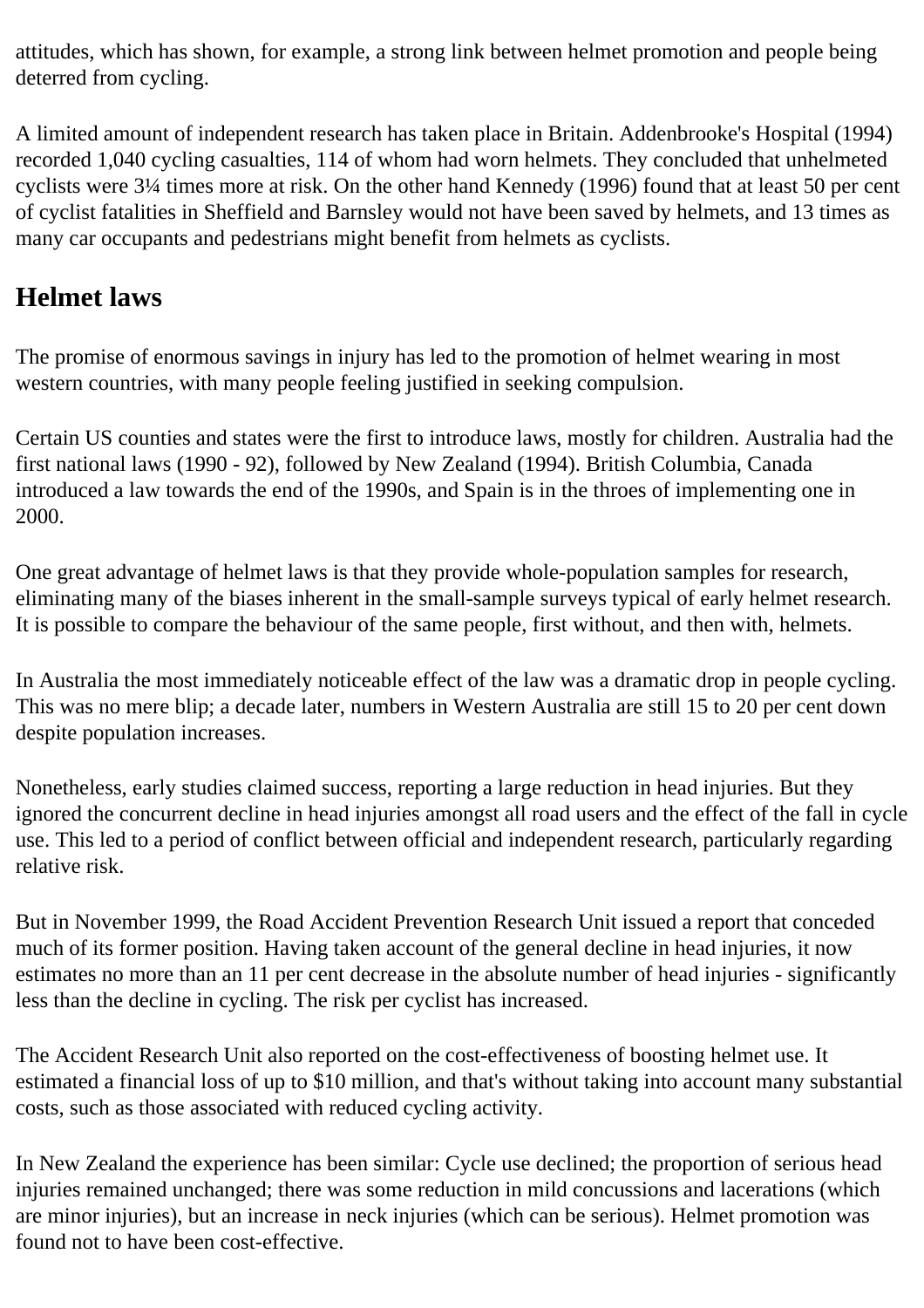In the USA, another researcher followed Rodgers and found no detectable 'helmet-effect' in US cycling fatalities over a period when helmet use rose from close to zero to over 30 per cent. Where cycle laws were introduced, they led to less cycling, and initial gains in injury reduction have generally been lost in 1 - 2 years. Many people put the injury reduction down more to less cycling than to the effectiveness of helmets. California has the most cycling, but had no decrease in injuries.

In Canada, too, there has been a similar story - no reduction in fatalities over the existing trend during a period when helmet use rose from zero to 50 per cent.

# **Greater London**

In Britain, it is worth looking at trends in Greater London. Helmet use was rare before the mid 1980s, but increased steadily from about 1986. Around 40 per cent of cyclists wore a helmet by 1996. Cycle fatalities, on the other hand, have maintained the same trend since the late 1970s. Serious injuries also show no helmet-effect.

The raw statistics take no account of the amount of cycling, although the variance is small compared with the rise in helmet use. This is neutralised by considering severity ratio - the proportion of casualties that are serious or fatal. Again, there is no obvious influence of increased helmet use; indeed, the severity ratio increased during the period of greatest helmet take-up. Also, the trends for cyclists and pedestrians are a close match, yet pedestrian injuries are clearly not influenced by the wearing of helmets.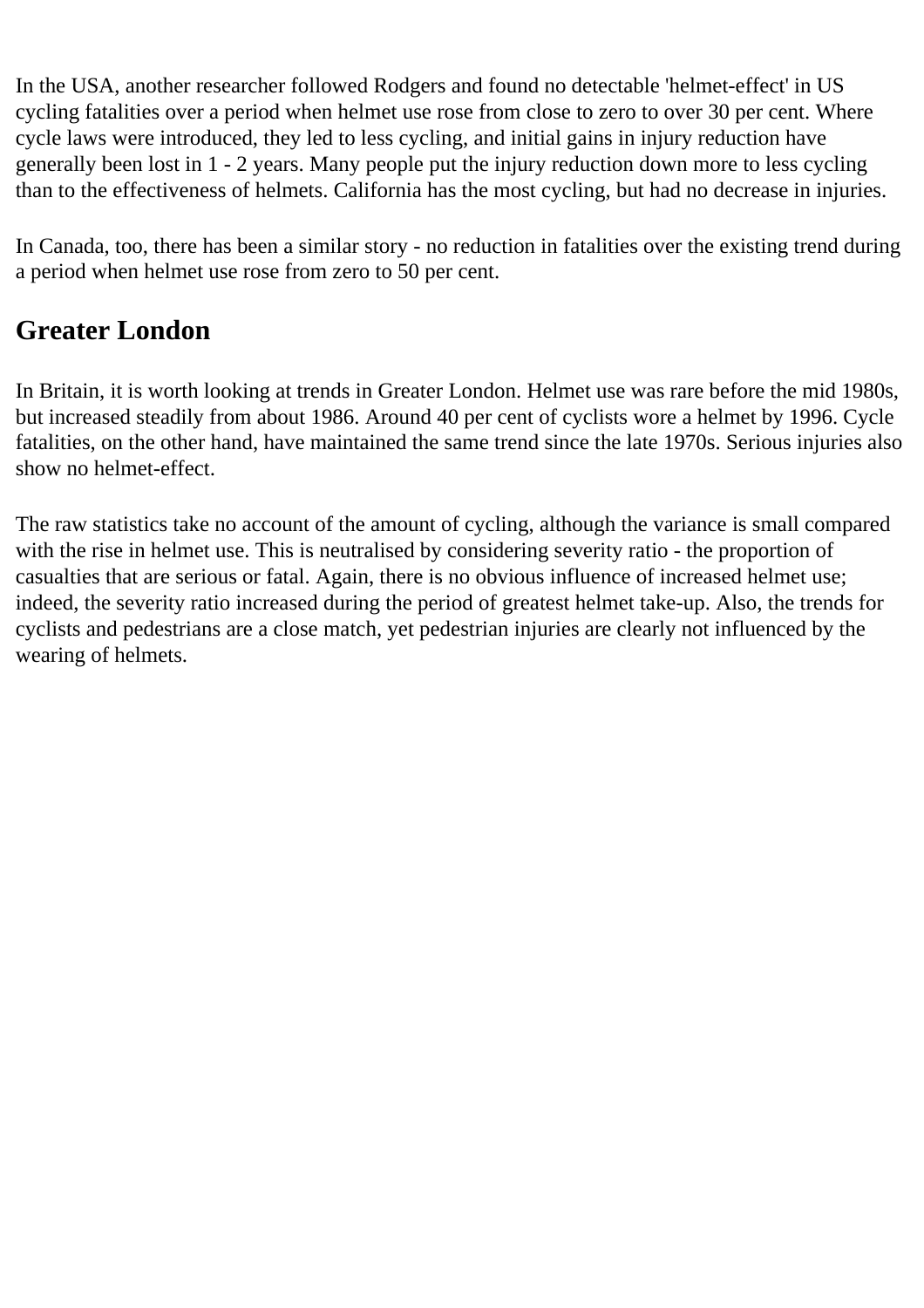#### Greater London injury severity ratio



Cyclists and pedestrians

## **Mitigating factors**

Nothing I have said so far, or intend to say, is *necessarily* a contradiction that cycle helmets *might* be a good thing. Although, for various reasons, the likelihood of preventing death is pretty remote, helmets may still be reducing the severity of injuries.

For this to be the case, however, when overall injury severities seem to be unaffected, there must be some other factor that is cancelling out any gains achieved through helmet wearing. However, if such a factor exists, then it is likely that it, too, is related to helmet use. Otherwise there would be proportionately better results in towns with high levels of helmet use compared with those with low use. This doesn't seem to be the case, although research is limited.

Furthermore, mitigating factors rarely cancel out the *full* effect of a significant change. Nor is it very likely that the same results would be seen in diverse countries.

For all these reason, the most likely explanation would seem to be that cycle helmets are simply not as effective as predicted. If that is the case, why not?

# **Real-world shortfall**

First it is important to realise that the most optimistic predictions were based on some very poor research. For example, the most cited research to this day, world-wide, has been Thompson's 1988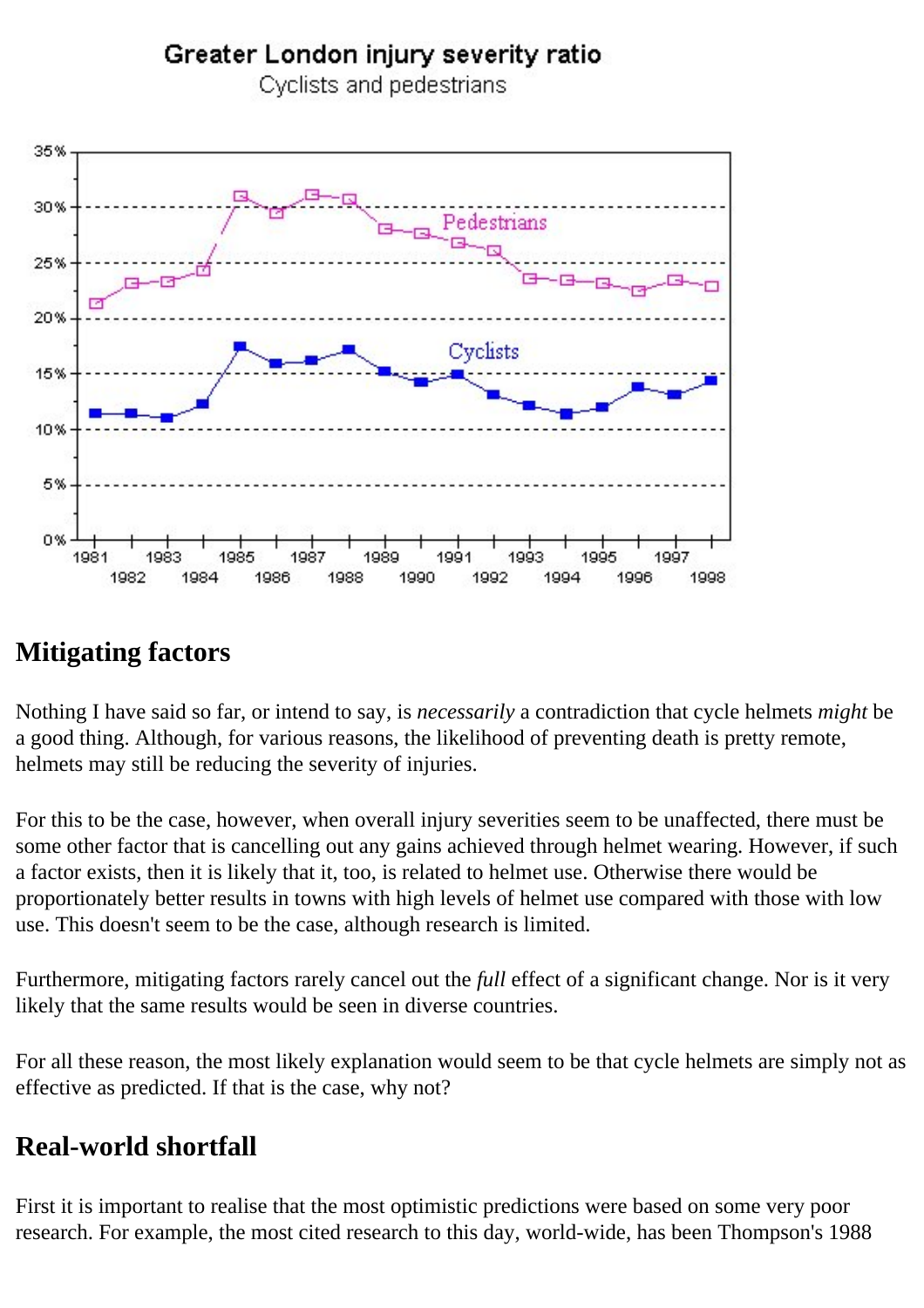work in Seattle. Although purporting to be a straight comparison of helmeted and unhelmeted cyclists, it was actually a comparison of mostly white, middle-class, helmeted children riding largely in parks under the supervision of their parents, against mostly black, working-class unhelmeted cyclists riding alone on busy city streets. Thompson's data has been re-worked by McDermott , who reduced the original prediction of 85 per cent savings in fatalities and injuries, to 61 per cent, 40 per cent and then 25 per cent by successive restrictions of the data, the last result having the rider that reduction in serious injury was unlikely.

Helmets often prove uncomfortable to wear, and most people do not maximise the protection offered through correct fitting and keeping straps tight.

Few people know about the direct negative effects of helmets, but 6 children died in Sweden, and others in the USA, Canada and Finland, through strangulation when their helmets became caught. Ironically, although there is indisputable evidence of deaths caused *by* helmets, there is no such certainty about any lives that may have been saved.

But perhaps the most likely reason for the real-world shortfall is that helmets are more limited in their capabilities than is often assumed.

## **Helmets limitations**

The design and testing of cycle helmets is simplistic, impact tests usually consisting of simple falls onto an anvil. They really only mimic simple, low-speed falls.

In particular, helmets are neither designed nor tested to mitigate angular acceleration impacts, that lead to rotation of the head, which many doctors believe to be the cause of more serious injuries.

Australian research on football helmets has suggested that helmets can increase injury severity by changing glancing blows into rotational ones.

Helmet standards are on the decline. Partly in response to helmets strangling children, buckles have been re-designed to release under load, which makes it more likely that a helmet will fly off in a collision.

Yet despite this fall in standards, most helmets on sale do not meet them. In 1998, 16 out of 24 helmets tested by the Consumers Association failed the European standard, only 2 helmets met the more demanding Snell standard, and one of those caused some impairment of a cyclist's vision.

Despite these shortcomings, the public is regularly led to believe that helmets afford significant protection.

## **Head injuries in perspective**

If that sounds gloomy, we should take care to keep head injury when cycling in perspective.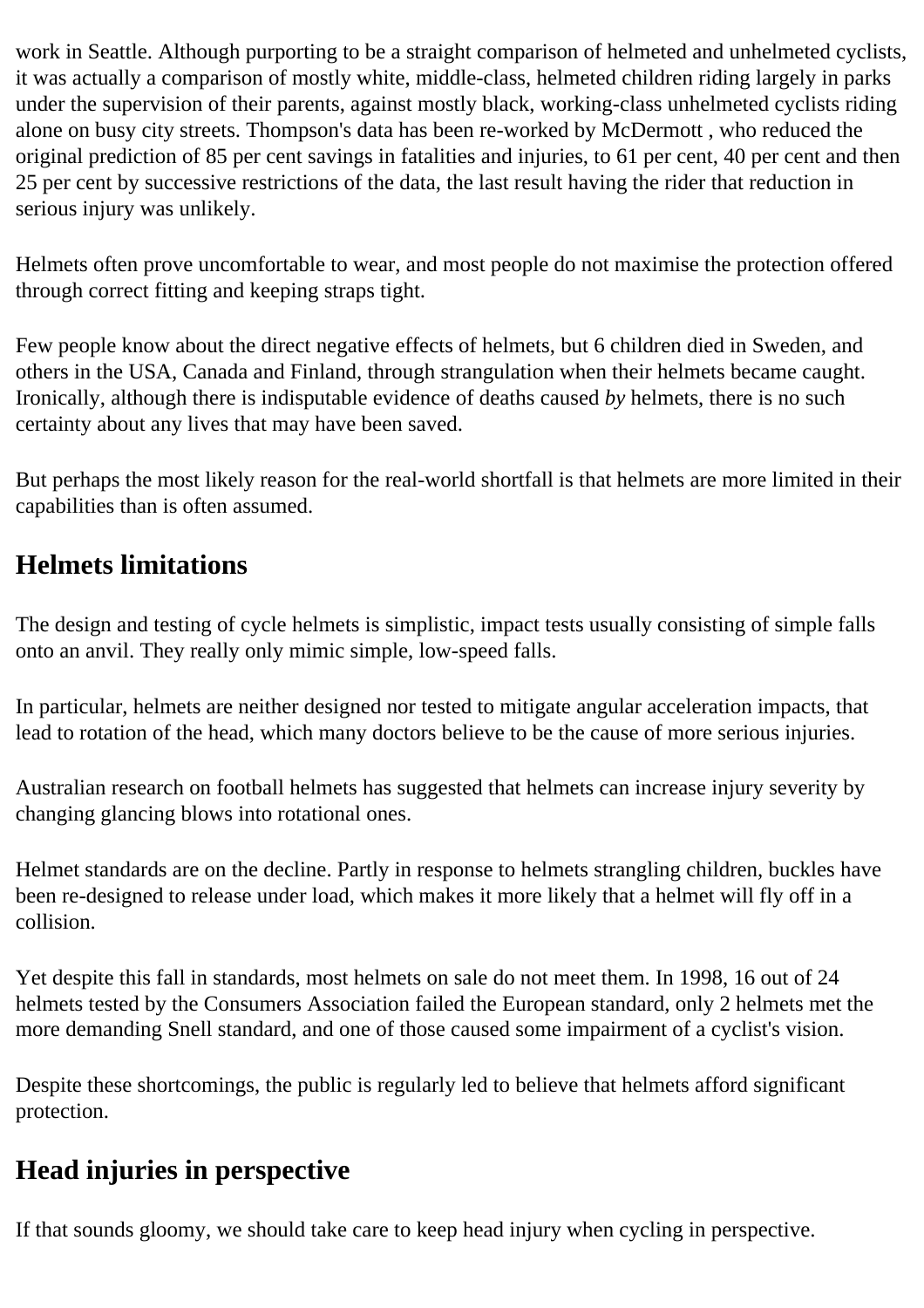

Other road users suffer many more head injuries than cyclists, and still more occur in the home and at work. Cyclists, on average, live longer than non-cyclists with healthier lives, and serious injury is likely only once in 80 lifetimes.

Helmets for motorists are now available in Australia. They are said to be more effective than cycle helmets, and better than air bags, interior padding or seat belts. If helmets are so beneficial, it is illogical to think of wearing a helmet only on a two-wheeled vehicle.

## **Helmets and civil law**

Nonetheless, there are powerful forces taking advantage of the perception that it is irresponsible not to wear a cycle helmet.

I am not a solicitor or legally-qualified. However, I do work from time to time with solicitors and the courts as an Expert Witness after accidents to cyclists.

So far I have been involved in 3 cases where cyclists were accused of contributory negligence through not wearing a helmet, and I know of 2 others. Indeed, my involvement in helmet research came through a report I had to prepare for court - previously I was doing my best to keep away from a clearly controversial subject! In one of my 3 cases, I was engaged for the insurance company seeking to prove negligence, which was a good way to force me to consider all sides of the debate.

It is important to realise that, to my knowledge, no UK court has yet declared that it is negligent not to wear a cycle helmet. Indeed, in two cases judges have made passing comment that suggested they would not be sympathetic to such a claim. Also, senior doctors usually do not like to be pinned down about the value of a helmet in a specific case (although less well-qualified people may be less inhibited).